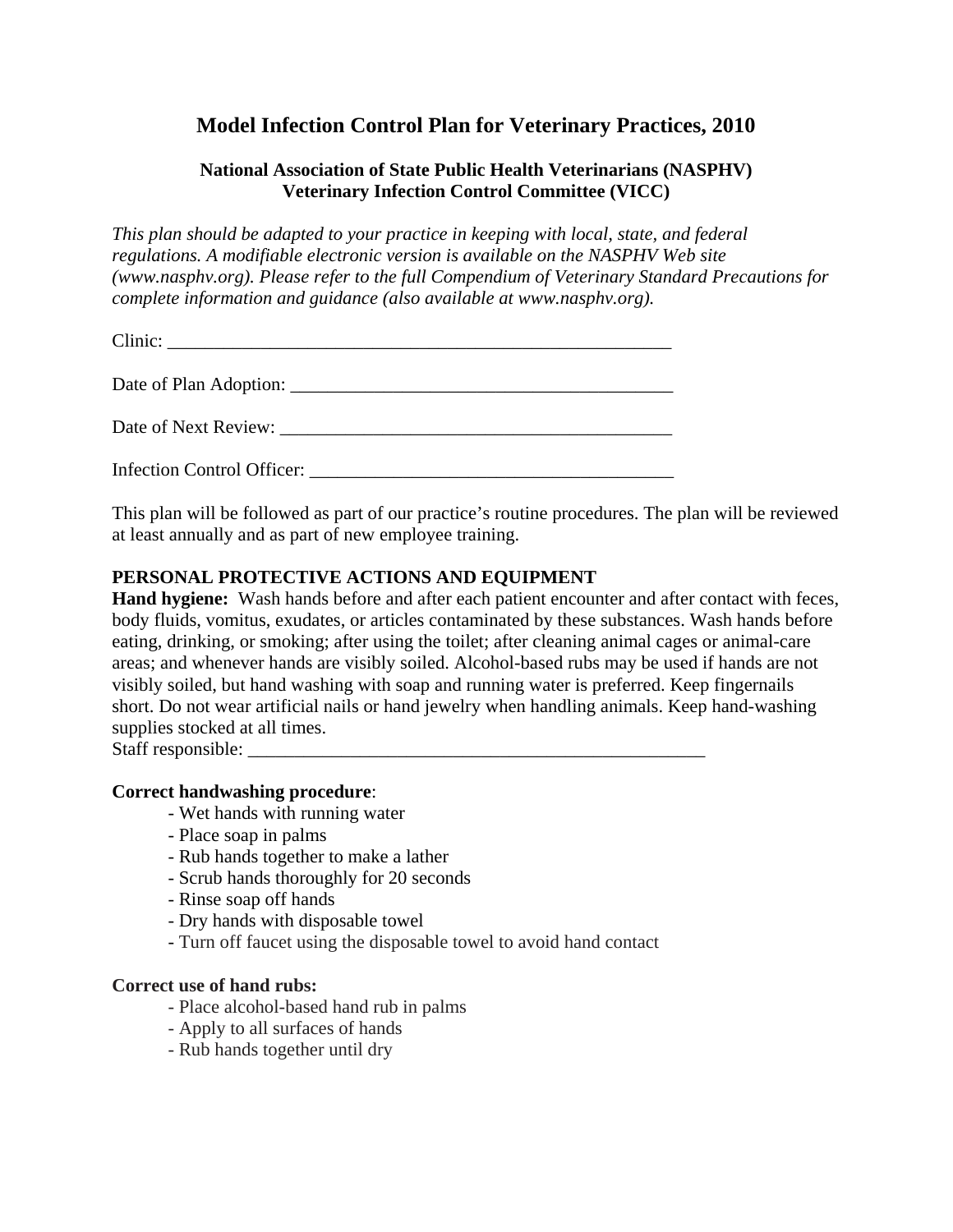**Use of gloves and sleeves:** Gloves are not necessary when examining or handling healthy animals. Wear gloves or sleeves when touching feces, body fluids, vomitus, exudates, and nonintact skin. Wear gloves for dentistry, resuscitations, necropsies, and obstetrical procedures; when cleaning cages, litter boxes, and contaminated environmental surfaces and equipment; when handling dirty laundry; when handling diagnostic specimens (eg, urine, feces, aspirates, or swabs); and when handling an animal with a suspected infectious disease. Change gloves between examination of individual animals or animal groups (eg, a litter of puppies) and between dirty and clean procedures performed on the same patient. Gloves should be removed promptly and disposed of after use. Disposable gloves should not be washed and reused. Hands should be washed immediately after glove removal.

**Facial protection:** Wear facial protection whenever splashes or sprays are likely to occur. Use a face shield, or goggles worn with a surgical mask. Wear facial protection for the following procedures: lancing abscesses, flushing wounds, dentistry, nebulization, suctioning, lavage, obstetrical procedures, and necropsies.

**Protective outerwear:** Wear a protective outer garment such as a lab coat, smock, non-sterile gown, or coveralls when attending animals and when conducting cleaning chores. Outerwear should be changed and laundered daily. These should also be changed whenever soiled, after handling an animal with a known or suspected infectious disease, after working in an isolation room, and after performing a necropsy or other high-risk procedure. Impermeable outwear should be worn during obstetric procedures and necropsies and whenever substantial splashes or large quantities of body fluids may be encountered. Shoes or boots should have thick soles and closed toes and be impermeable to water and easily cleaned. Disposable shoe covers should be worn when heavy quantities of infectious materials are present or expected. Promptly remove and dispose of shoe covers and booties when leaving contaminated work areas. Clean shoes or boots between farm visits. Keep clean outer garments available at all times. Staff responsible:

**Animal-related injury prevention:** Take precautions to prevent bites and other injuries. Identify aggressive animals and alert clinic staff. Use physical restraints, muzzles, bite-resistant gloves, and sedation or anesthesia in accordance with practice policies. Plan an escape route when handling large animals. Do not rely on owners or untrained staff for animal restraint.

- If there is concern for personal safety, notify:
- When injuries occur, wash wounds with soap and water, then immediately report incident to: \_\_\_\_\_\_\_\_\_\_\_\_\_\_\_\_\_\_\_\_\_\_\_\_\_\_\_\_\_\_\_\_\_\_\_(infection control officer)
- If medical attention is needed contact: \_\_\_\_\_\_\_\_\_\_\_\_\_\_\_\_\_\_(health-care provider)
- $\bullet$  Bite incidents will be reported to: \_\_\_\_\_\_\_\_\_\_\_\_\_\_\_\_\_\_\_\_\_\_(public health agency) as required by law. Telephone number:

## **PROTECTIVE ACTIONS DURING VETERINARY PROCEDURES**

**Intake:** Avoid bringing aggressive or potentially infectious animals in through the reception area; place these animals directly in an examination or isolation room. If they must come through the main entrance, carry the animal or place it on a gurney so that it can be taken directly into the designated room.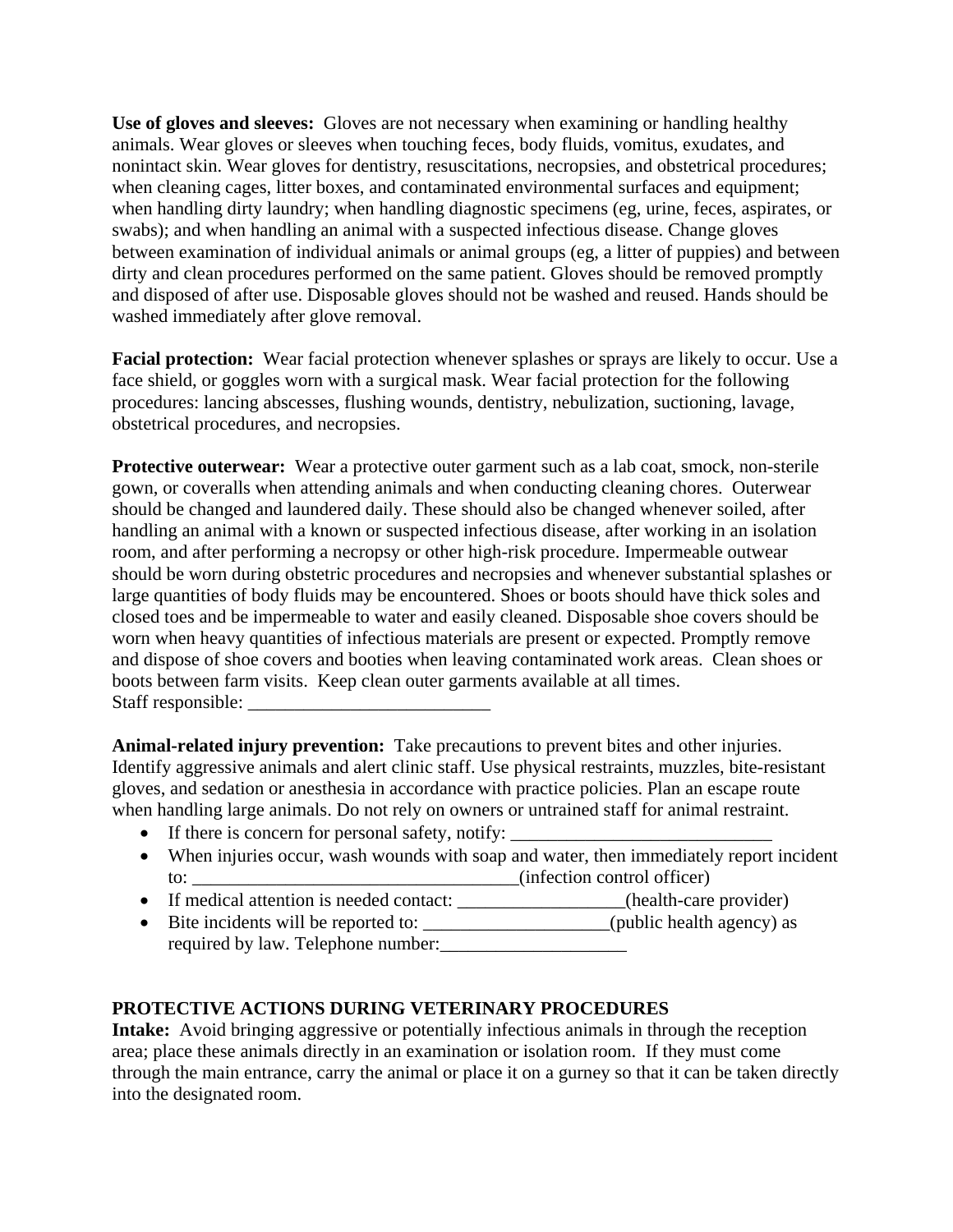**Examination of animals:** Wear appropriate protective outerwear, and wash hands before and after examination of individual animals or animal groups (eg, a litter of puppies). Wear facial protection if a zoonotic respiratory tract disease is suspected. Potentially infectious animals will be examined in a designated examination room and remain there until diagnostic procedures and treatments have been performed.

**Injections, venipuncture, and aspiration procedures:** Wear gloves while performing venipuncture on animals suspected of having an infectious disease and when performing soft tissue aspirations.

**Needlestick injury prevention:** Do not bend needles, pass an uncapped needle to another person, or walk around with uncapped needles. Do not remove an uncapped needle from the syringe by hand or place a needle cap in the mouth. Do not recap needles except in instances when required as part of a medical procedure or protocol. Dispose of all sharps in designated containers. After injection of live vaccines or aspiration of body fluids, dispose of used syringes with needles attached in a sharps container. Otherwise, remove the needle by use of forceps or the needle removal device on the sharps container, and throw the syringe away in the trash. Do not transfer sharps from one container to another. Replace sharps containers before they are completely full.

Staff responsible:

**Dental procedures:** Wear protective outerwear, gloves, and facial protection when performing dental procedures or when in range of splashes or sprays (such as when monitoring anesthesia).

**Resuscitation:** Wear gloves and facial protection. Use a manual resuscitator, anesthesia machine, or ventilator to resuscitate animals. Do not blow directly into the mouth, nose, or endotracheal tube of the animal.

**Obstetrics:** Wear gloves or shoulder-length sleeves, facial protection, and impermeable outerwear. Do not blow directly into the nose or mouth of a nonrespiring neonate.

**Necropsy:** Wear cut-resistant gloves, facial protection, and impermeable outerwear. Only necessary personnel are allowed in the vicinity of the procedure. Wear a respirator when using a band saw or other power equipment. If an animal is suspected of having a notifiable infectious or a foreign animal disease, consult with the State Veterinarian before proceeding with a necropsy. Contact information for State Veterinarian's office:

**Diagnostic specimen handling:** Wear protective outerwear and gloves. Discard gloves and wash hands before touching clean items (eg, medical records, telephone). Eating and drinking are not allowed in the laboratory.

**Wound care and abscesses:** Wear protective outerwear and gloves for debridement, treatment, and bandaging of wounds. Facial protection should also be used when lancing abscesses or lavaging wounds.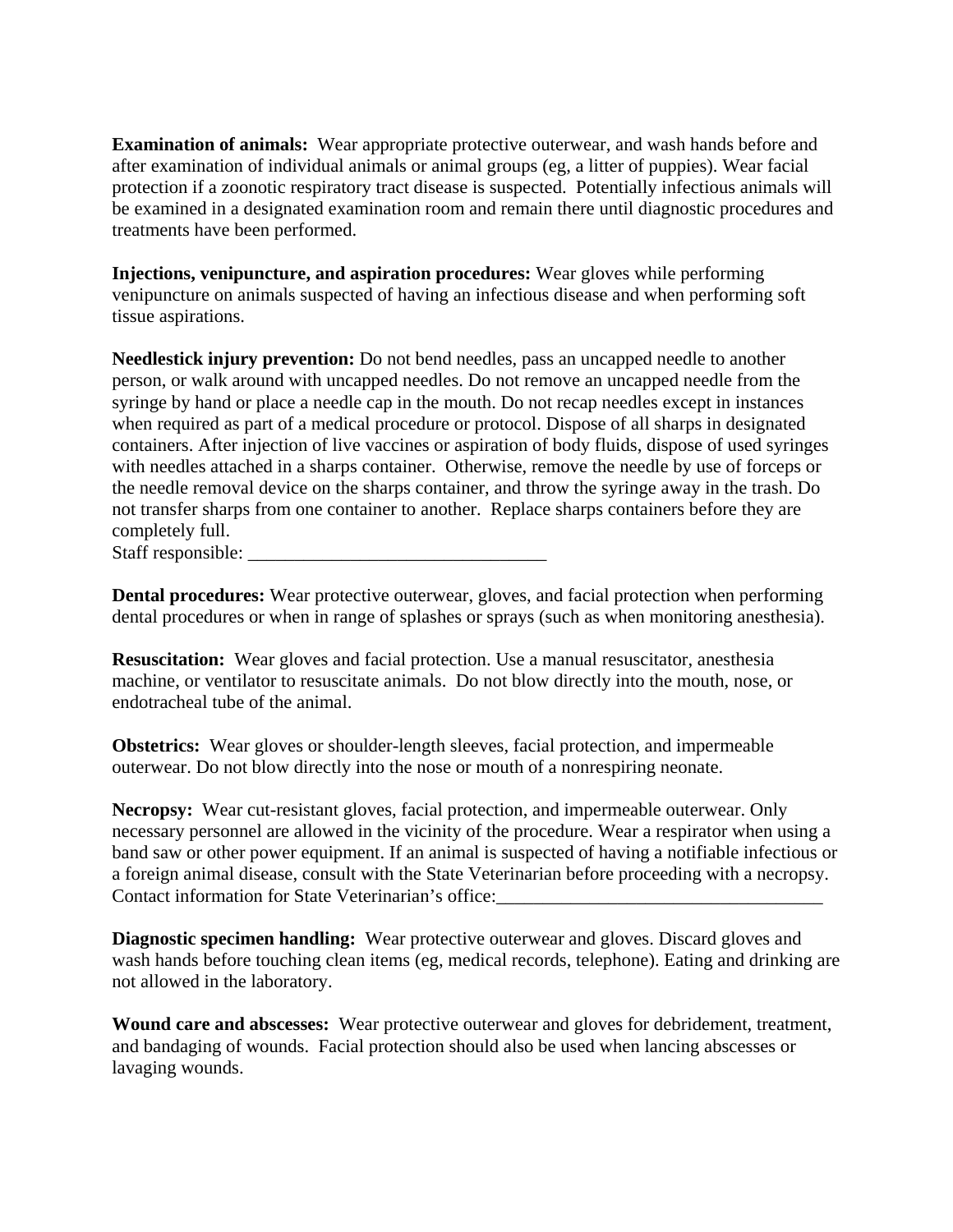## **ENVIRONMENTAL INFECTION CONTROL**

**Isolation of infectious animals:** Animals with a contagious or zoonotic disease will be housed in isolation as soon as possible. Clearly mark the room or cage to indicate the patient's status and describe additional precautions. Keep only the equipment needed for the care and treatment of the patient in the isolation room, including dedicated cleaning supplies. Disassemble and thoroughly clean and disinfect any equipment that must be taken out of the room. Discard gloves after use. Leave reusable personal protective equipment (eg, gown, mask) in the isolation room. Clean and disinfect or discard protective equipment between patients and whenever contaminated by body fluids. Place potentially contaminated materials in a bag before removal from the isolation room. Limit access to the isolation room. Keep a sign-in log of all people (including owners or other non-employees) having contact with an animal in isolation. Staff responsible:

**Cleaning and disinfection of equipment and environmental surfaces:** Wear gloves when cleaning and disinfecting. Wash hands afterwards. First, clean surfaces and equipment to remove organic matter, and then use a disinfectant according to manufacturer's instructions. Clean and disinfect animal cages, toys, and food and water bowls between uses and whenever visibly soiled. Clean litter boxes once a day. Use the checklist for each area of the facility (eg, waiting room, examination rooms, treatment area, and kennels) that specifies the frequency of cleaning, disinfection procedures, products to be used, and staff responsible.

**Handling laundry:** Wear gloves when handling soiled laundry. Wash animal bedding and other laundry with standard laundry detergent and completely machine dry. Use separate storage and transport bins for clean and dirty laundry.

**Decontamination and spill response:** Immediately spray spills or splashes of body fluids, vomitus, feces, or other potentially infectious substance with disinfectant and contain it with absorbent material (eg, paper towels, sawdust, or cat litter). Put on gloves and protective outerwear (including shoe covers if the spill is large and may be stepped in) before beginning the clean-up. Pick up the material, seal it in a leak-proof plastic bag, and clean and disinfect the area. Keep clients, patients, and employees away from the spill area until disinfection is completed.

**Veterinary medical waste:** *Insert here your local and state ordinances regulating disposal of animal waste, pathology waste, animal carcasses, bedding, sharps, and biologics. Refer to the US Environmental Protection Agency website for guidance: http://www.epa.gov/epawaste/lawsregs/state/index.htm*

**Rodent and vector control:** Seal entry portals, eliminate clutter and sources of standing water, keep animal food in closed metal or thick plastic covered containers, and dispose of food waste properly to keep the facility free of rodents, mosquitoes, and other arthropods.

**Other environmental controls:** There are designated areas for eating, drinking, smoking, application of make-up, and similar activities. These activities should not occur in animal-care areas or in the laboratory. Do not keep food or drink for human consumption in the same refrigerator as food for animals, biologics, or laboratory specimens. Dishes for human use should be washed and stored away from animal-care and animal food preparation areas.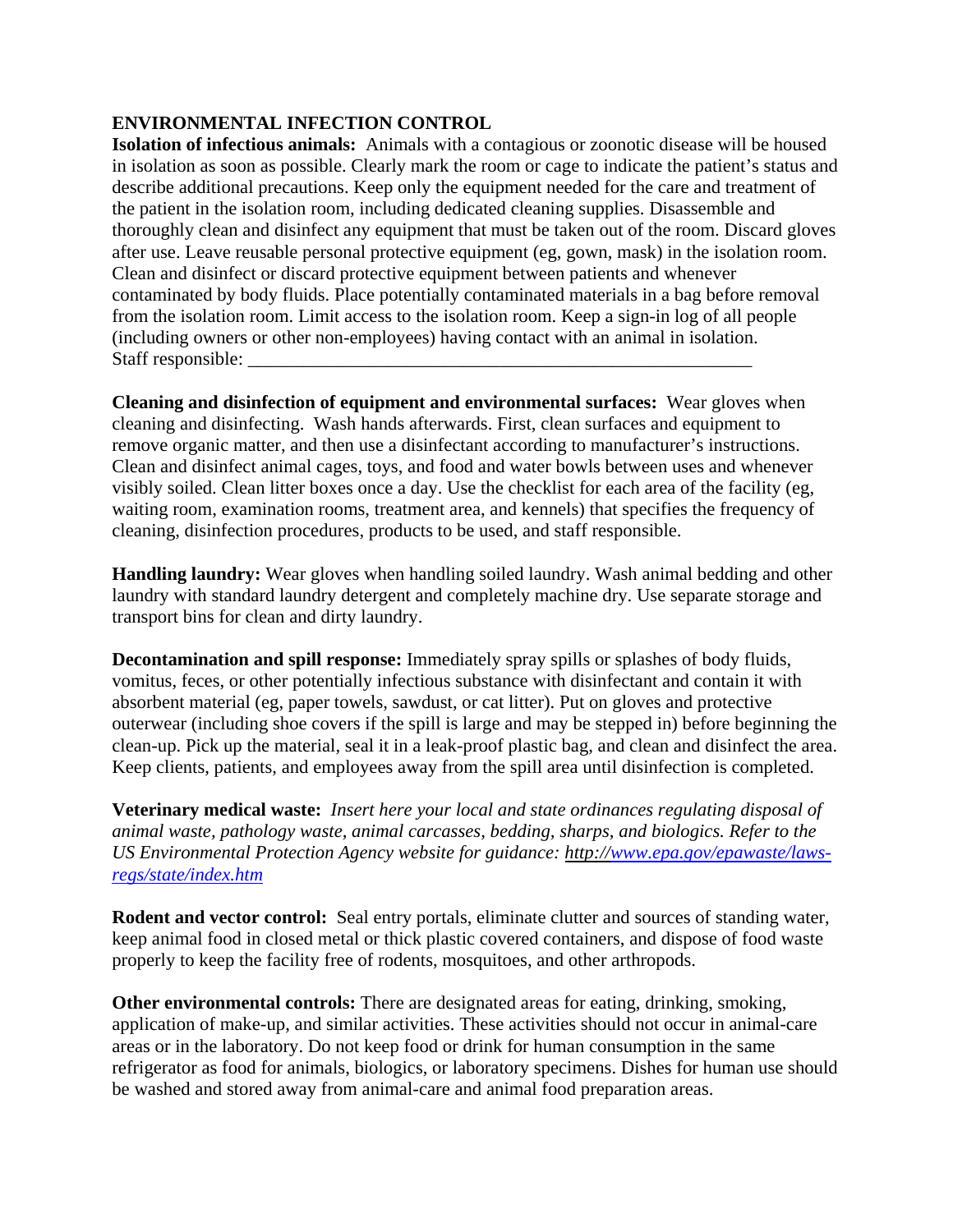## **EMPLOYEE HEALTH**

**Infection control and employee health management:** The following personnel are responsible for development and maintenance of the practice's infection control policies, record keeping, and management of workplace exposure and injury incidents. Staff responsible:

**Record keeping:** Current emergency contact information will be maintained for each employee. Records will be maintained on vaccinations, rabies virus antibody titers, and exposure and injury incidents. Report and record changes in health status (eg, pregnancy) that may affect work duties.

**Preexposure rabies vaccination:** All staff with animal contact must be vaccinated against rabies, followed by periodic titer checks and rabies vaccine boosters, in accordance with the recommendations of the Advisory Committee on Immunization Practices (CDC, 2008).

**Tetanus vaccination:** Tetanus immunizations must be up-to-date. Report and record puncture wounds, animal bites, and other animal-related trauma. Consult a health-care provider regarding the need for a tetanus booster.

**Influenza vaccination:** Unless contraindicated, veterinary personnel are encouraged to receive the current seasonal influenza vaccine. Refer to the CDC website for guidance (www.cdc.gov).

**Documenting and reporting exposure incidents:** Report incidents that result in injury or potential exposure to an infectious agent to:

The following information will be collected for each exposure incident: date, time, location, person(s) injured or exposed, vaccination status of injured person(s), other persons present, description of the incident, whether health-care providers and public health authorities were consulted, the status of any animals involved (eg, vaccination history, clinical condition, and diagnostic information), first aid provided, and plans for follow-up.

**Staff training and education:** Infection control training and education will be documented in the employee health record.

**Pregnant and immunocompromised personnel:** Pregnant and immunocompromised employees are at increased risk from zoonotic diseases.

Inform: \_\_\_\_\_\_\_\_\_\_\_\_\_\_\_\_\_\_\_\_\_\_\_\_\_\_\_\_\_\_\_\_\_\_\_\_ if you are concerned about your work responsibilities, so that accommodations may be made. Consultation between the supervising veterinarian and a health-care provider may be needed.

The following information is attached to the Infection Control Plan:

• Emergency services telephone numbers—fire, police, sheriff, animal control, poison control, etc

- Reportable or notifiable veterinary diseases and where to report
- State Department of Agriculture or Board of Animal Health contact information and regulations
- State and local public health contacts for consultation on zoonotic diseases